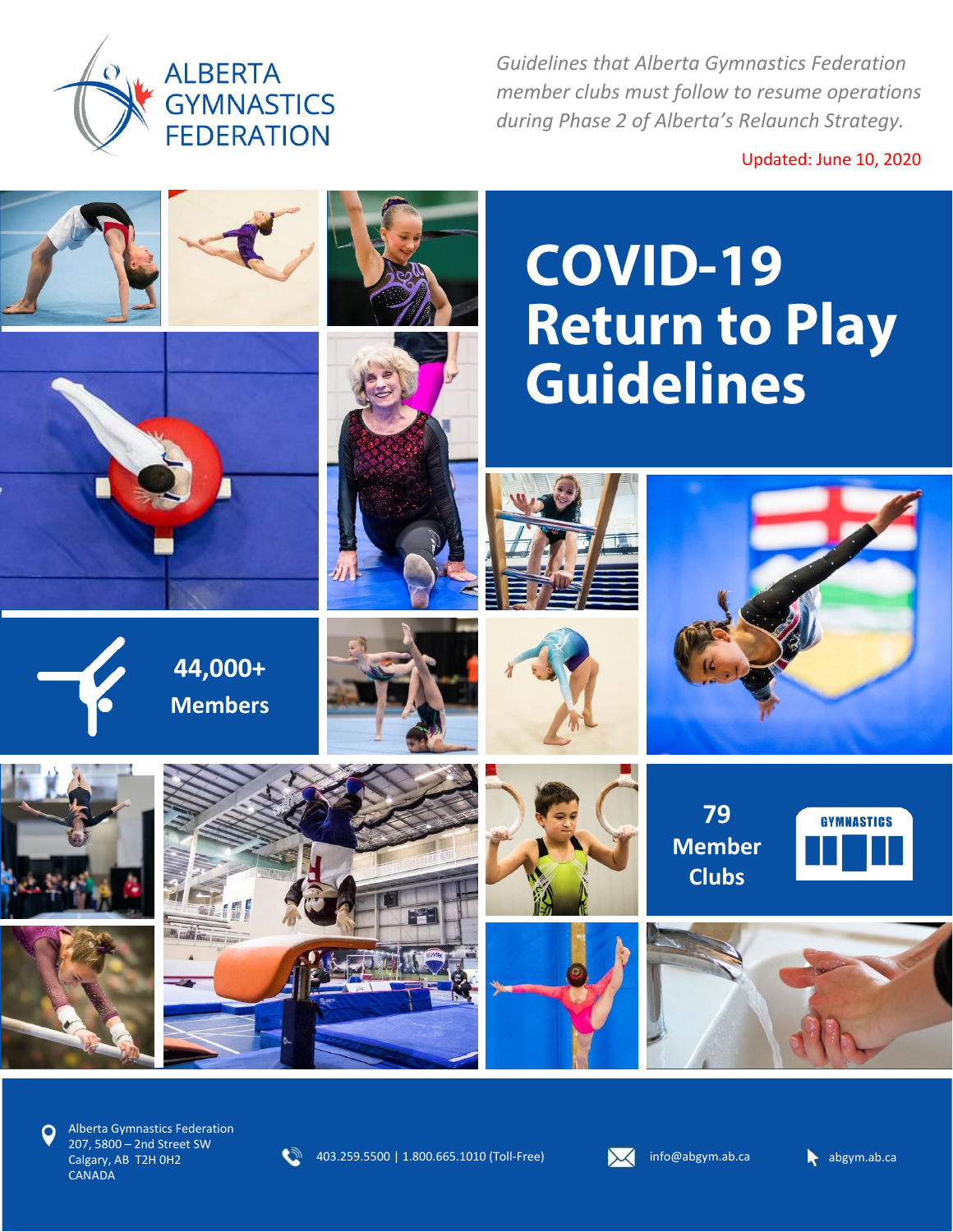AGF Member Clubs,

On June 9, 2020, the Government of Alberta announced that it would be accelerating its relaunch strategy in response to continued declines in active COVID-19 cases and hospitalizations. As a result, Phase 2 of Alberta's Relaunch Strategy was moved up from June 19<sup>th</sup> to June 12<sup>th</sup> and certain activities originally planned for Phase 3 were moved up to Phase 2. Included were team sports, indoor recreational fitness, and sport facilities, including gymnastics!

This document and its supporting resources are intended to help you, our AGF member clubs, create and implement your own COVID-19 Return to Play strategies and was developed in accordance with Government of Alberta and Alberta Health Services guidelines and public health orders. It includes requirements that clubs must implement as part of their reopening strategy to ensure the safe, responsible, and low-risk delivery of operations, training, and programs. This document, along with other helpful resources and Government of Alberta links, is also available on the [AGF COVID-19](AGF%20COVID-19%20Return%20to%20Play%20webspage)  [Return to Play webspage](AGF%20COVID-19%20Return%20to%20Play%20webspage) (https://abgym.ab.ca/Safe-Sport/COVID-19-Return-to-Play).

I can appreciate how excited everyone is to re-open. However, please be sure that you are ready for this next step. Read this document thoroughly and ensure you are adhering to all requirements. It is also strongly recommended that you consider a staged approach to re-entry so you can properly retrain your coaches and staff with the new protocols. Gymnastics will look very different as we begin this stage and all members will need to proceed with caution and certainty that all requirement protocols are in place.

We call on everyone involved – administrators, coaches, athletes, volunteers, families, and the broader community – to take individual responsibility and respect the health of those around you.

We look forward to getting back to our sport!

Sildayall

**Robin McDougall** Director of Operations Alberta Gymnastics Federation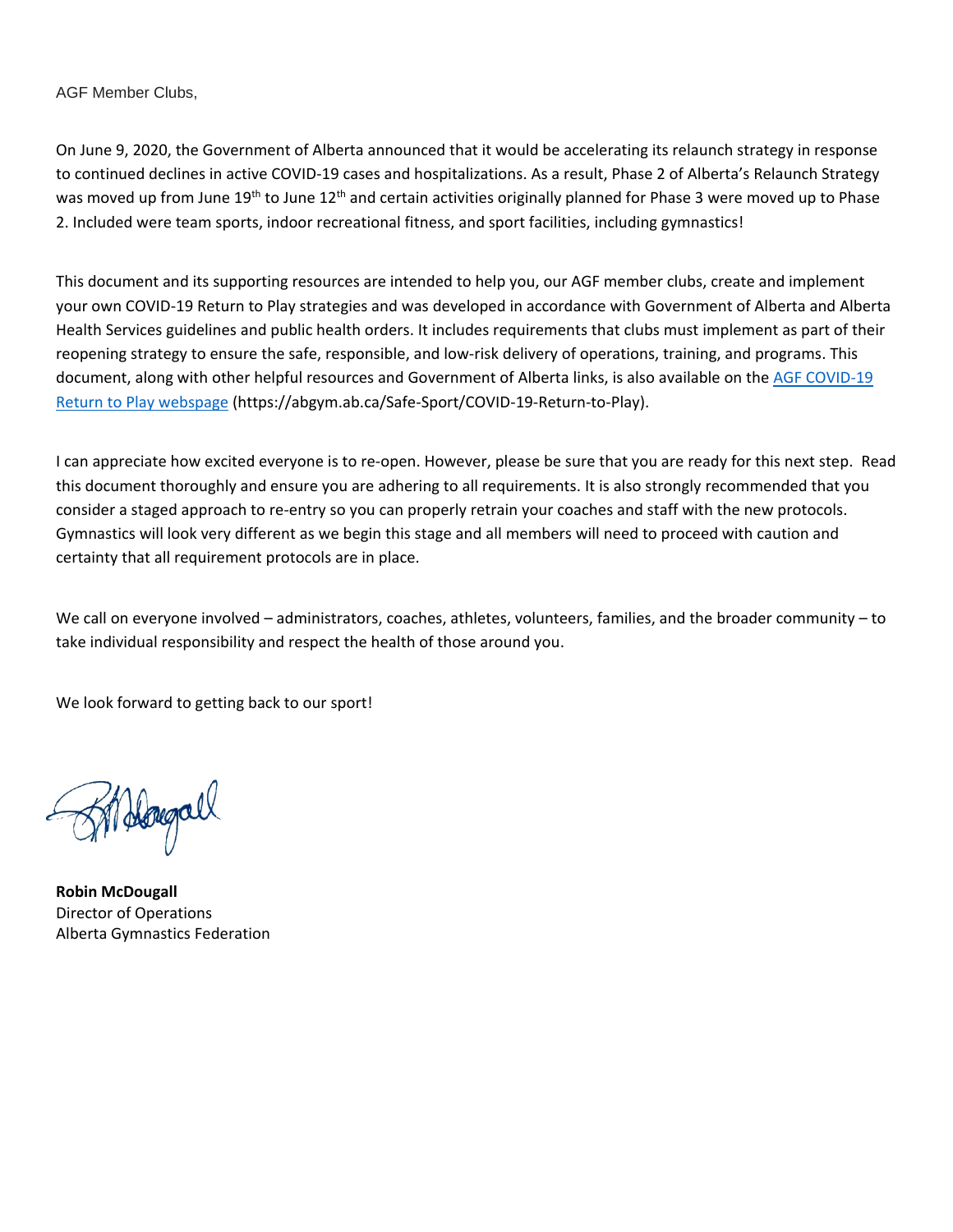# **Before Reopening**

AGF member clubs must meet the following criteria before reopening:

#### **1) Designate a COVID-19 Safety Coordinator(s):**

This individual will be your key resource and central point of contact for all COVID-19 related matters for your club. The safety coordinator will be responsible for such areas as:

- Familiarizing themselves with the guidelines in this document and overseeing their implementation.
- Liaising with your staff; educating and communicating correct protocols.
- Liaising with AGF staff to answer question and stay abreast of any updates to protocols.
- Proofing/providing feedback on all materials related to COVID-19 before being published to your members.
- Periodically reviewing the club's plans to ensure all protocols are being followed.
- Keep up to date on the ever-changing government documents.
- Serve as your club's contact person for any COVID-19 related matters.
- 2) **Develop a Return to Play Plan:** All actions must meet or exceed those listed in this document. Fulfilling the checklist requirements in this document and providing a signed copy to AGF will also be accepted as a club's Return to Play Plan.
- 3) **Review Plan with an AGF Staff Member:** You can present your club's plan to an AGF staff member either by sharing a written document and supporting resources and/or by organizing a walkthrough via Zoom. Email [operations@abgym.ab.ca](mailto:operations@abgym.ab.ca) to schedule an appointment and to share your plan.
- 4) **Obtain AGF Approval to Reopen:** This may be provided immediately following your review with an AGF staff member or once any outstanding areas for improvement are addressed.

**NOTE:** All resources directly linked to in this document are available on AGF's COVID[-19 Return to Play webpage](https://abgym.ab.ca/Safe-Sport/COVID-19-Return-to-Play) (www.abgym.ab.ca/Safe-Sport/COVID-19-Return-to-Play) where they will be updated in accordance with evolving Government of Alberta guidelines.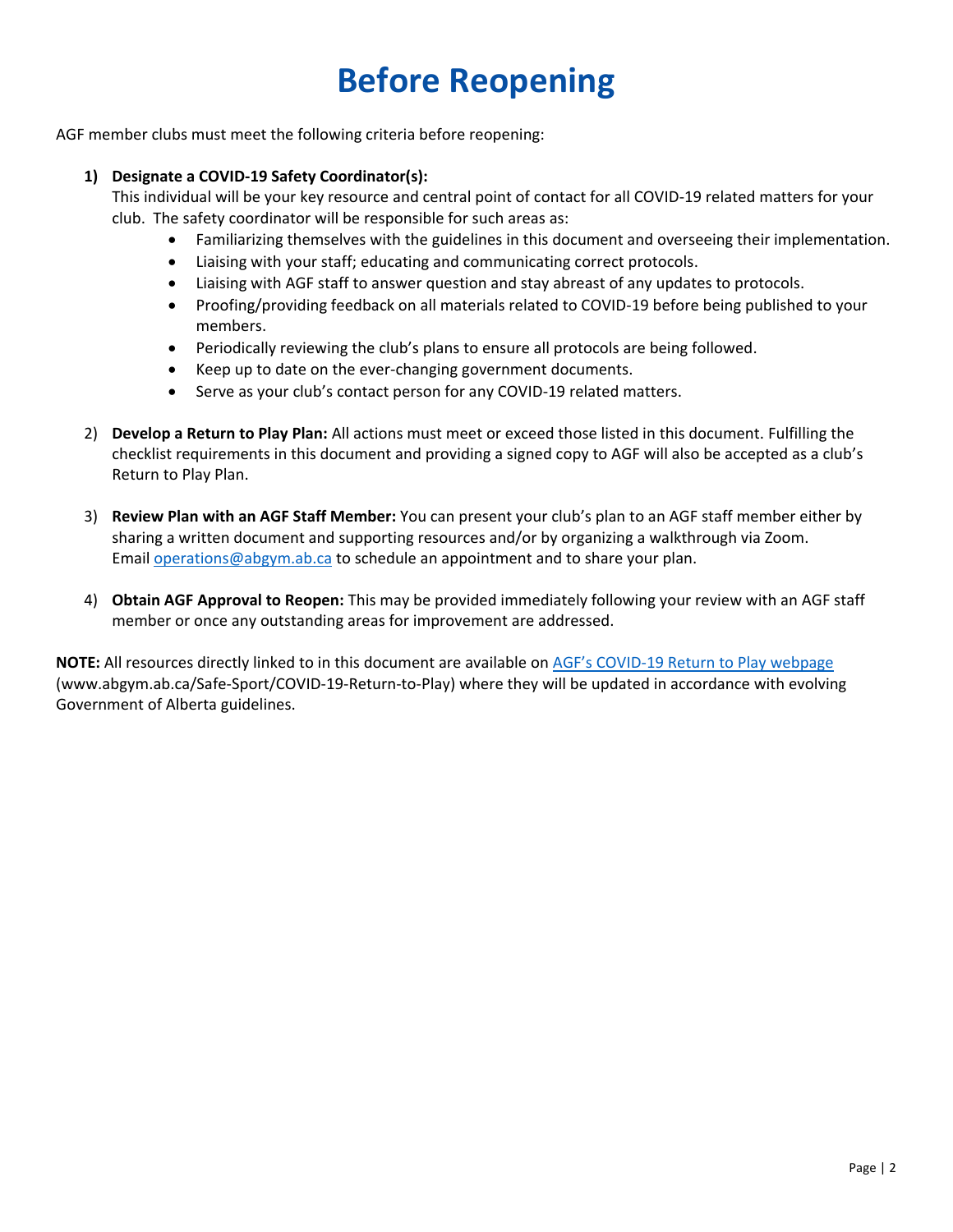## **Planning & Preparation Checklist**

Please complete the following checklist in preparation for your review meeting with an AGF staff member.

#### **General**

- ◻ The following governments websites have been reviewed by club administrators and COVID-19 Safety Coordinator(s) and will be revisited on a regular basis:
	- [Alberta Biz Connect](https://www.alberta.ca/biz-connect.aspx) [Alberta's COVID](https://www.alberta.ca/covid-19-information.aspx)-19 Response [Recommendations for PPE](https://www.canada.ca/en/public-health/services/diseases/2019-novel-coronavirus-infection/prevention-risks/about-non-medical-masks-face-coverings.html) Return to [Sport, Physical Activity and Recreation](https://www.alberta.ca/assets/documents/covid-19-relaunch-sports-physical-activity-and-recreation.pdf) – Stage 2 Guidelines [Alberta's General Relaunch Guidance](https://www.alberta.ca/assets/documents/covid-19-general-relaunch-guidance.pdf)
- ◻ Cohorts (athletes, coaches and staff) cannot exceed 50 people.
- ◻ Whenever possible, activities will be re-located to outdoor settings instead of indoors.
- ◻ Facility ventilation systems are operational.
- □ Natural ventilation will be provided by opening windows and doors wherever possible to increase air flow.
- $\Box$  All unnecessary communal items have been removed or shut down (e.g. chalk buckets, candy bowls, magazines, complimentary phone chargers, water fountains/stations).

#### **Staff & Volunteers**

- $\Box$  Staff have been assigned equipment and supplies for individual use and protocols are in place to avoid any unnecessary sharing.
- $\Box$  Protocols are in place to ensure any staff who are exhibiting symptoms of COVID-19, who have travelled internationally in the past 14 days, or who have been in close contact with a case of COVID-19 in the last 14 days are identified and instructed to stay home and isolate.
- □ Staff have been educated about COVID-19 and how it is transmitted (i.e. droplet and contact transmission). **Resources for Sharing:** [COVID-19 Info for Albertans webpage](https://www.alberta.ca/coronavirus-info-for-albertans.aspx) | Email [wag@abgym.ab.ca](mailto:wag@abgym.ab.ca) to request a recording of the "COVID-19 The Facts and Implications for Health and Gymnastics" AGF webinar held on April 21, 2020.
- ◻ Hand hygiene is enforced among staff.

## **Points of Entry & Controlling Access**

- $\Box$  Physical barriers have been put in place to separate front-desk attendants and patrons.
- ◻ Hand sanitizer (60% alcohol or higher) is available at entry and exit points, and patrons are encouraged to also bring their own. [View Gov't of Canada approved list of disinfectants and hand sanitizers](https://www.canada.ca/en/health-canada/services/drugs-health-products/disinfectants/covid-19/list.html).
- $\Box$  Physical contact is limited through use of online payment and registration or hands-free check in. If contact with a device is required, a staff member will sanitize that device before the next person uses it.
- $\Box$  Request that participants arrive no more than 5-10 mins before their scheduled training or activity.
- ◻ Activities are coordinated to allow for ample cleaning between cohorts, to avoid crowding and to reduce wait times.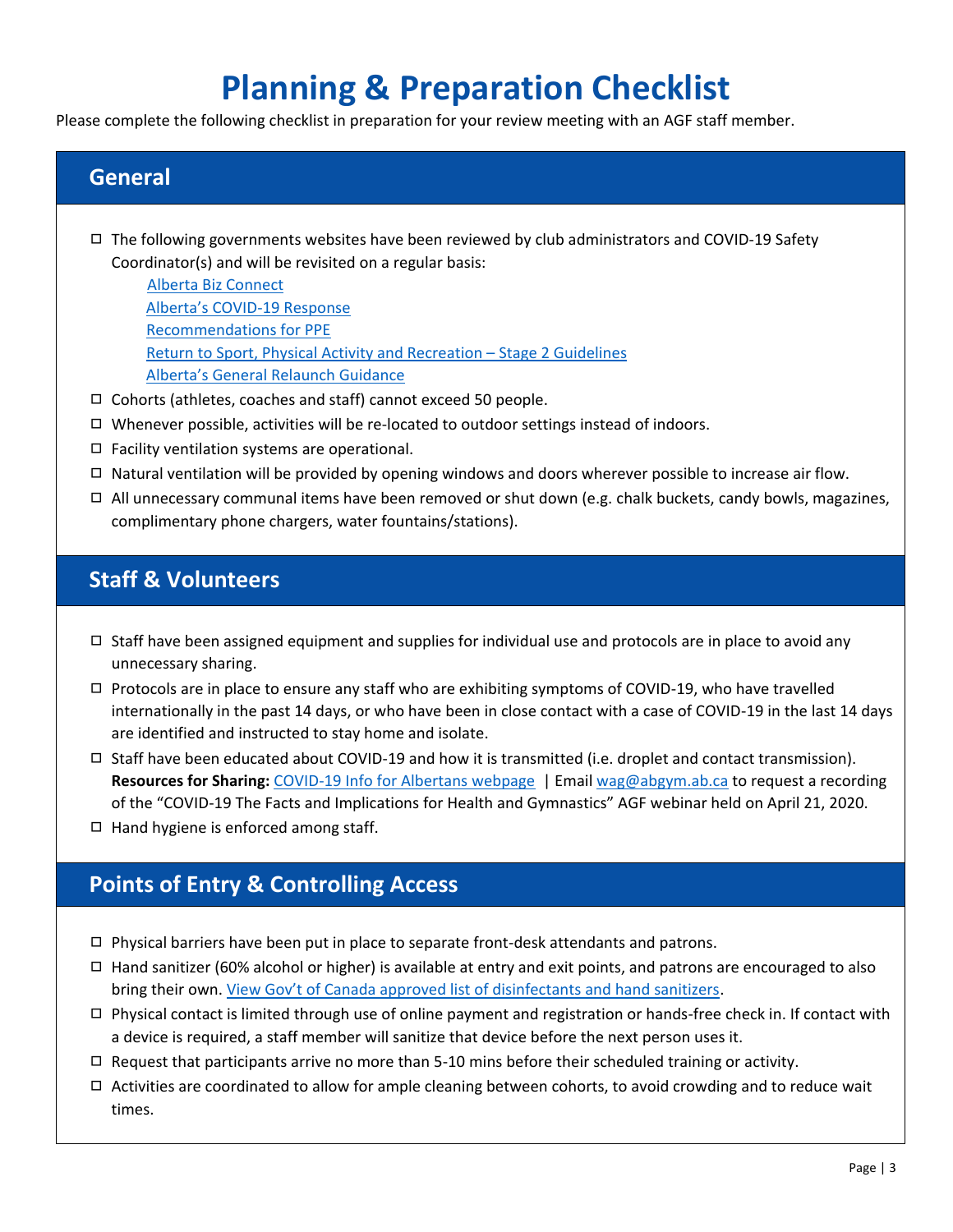### **Screening**

- □ All participants are instructed to complete the COVID-19 [Daily Screening Checklist](https://abgym.ab.ca/content/download/9982/66578/file/Daily%20Screening%20Checklist.pdf) prior to entering the facility and/or participating in any activity.
- ◻ Any participant that is exhibiting any [COVID-19 symptoms](https://www.alberta.ca/covid-19-testing-in-alberta.aspx#symptoms) will not be allowed to enter the facility or participate.

## **Sanitation, Cleaning & Disinfecting**

- □ Hand sanitizer is provided throughout the facility and all hand washing sinks are fully stocked with soap and paper towels.
- □ Staff responsible for cleaning have been familiarized with the cleaning and disinfecting guidelines in Alberta's [General Relaunch Guidance](https://www.alberta.ca/assets/documents/covid-19-general-relaunch-guidance.pdf) document and are implementing these guidelines.
- ◻ Staff responsible for cleaning have been familiarized with the [Gymnastics Equipment Cleaning Guidelines](https://online.flippingbook.com/view/107701/) and are implementing these guidelines.

#### **Locker Rooms & Change Rooms**

- $\Box$  To discourage the use of locker rooms and change rooms as much as possible, participants are being encouraged to come dressed for their activity.
- ◻ Surfaces, sinks and toilets are cleaned and disinfected regularly.
- ◻ All self-serve and common-use items such as hair dryers, scrunchies, make up, showers etc. have been removed or closed.

#### **Physical Distancing**

- $\Box$  No gymnastics skills or activities that require spotting are permitted.
- $\Box$  Participants and spectators are prompted and monitored by staff to ensure physical distancing of 2 meters or more is maintained in lobbies, change rooms, multi-purpose rooms, bleachers, viewing areas etc.
- $\Box$  For high intensity physical activity areas equipment is kept at least 3 meters apart.
- $\Box$  Measures are in place (e.g. directional arrows) that promote one-way traffic flow to avoid individuals from inadvertently interacting.
- □ Markers (e.g. signage or stickers) on the wall/floor have been placed 2 meters apart to show participants where to stand.
- $\Box$  Procedures have been put in place to allow for uncongested drop off and pick up of participants (e.g. Drive-thru lanes for participant pick up and drop off, dedicated entrances and exits for incoming and outgoing participants).
- ◻ Common area chairs and tables have been stacked, roped off or removed form the area to promote distancing.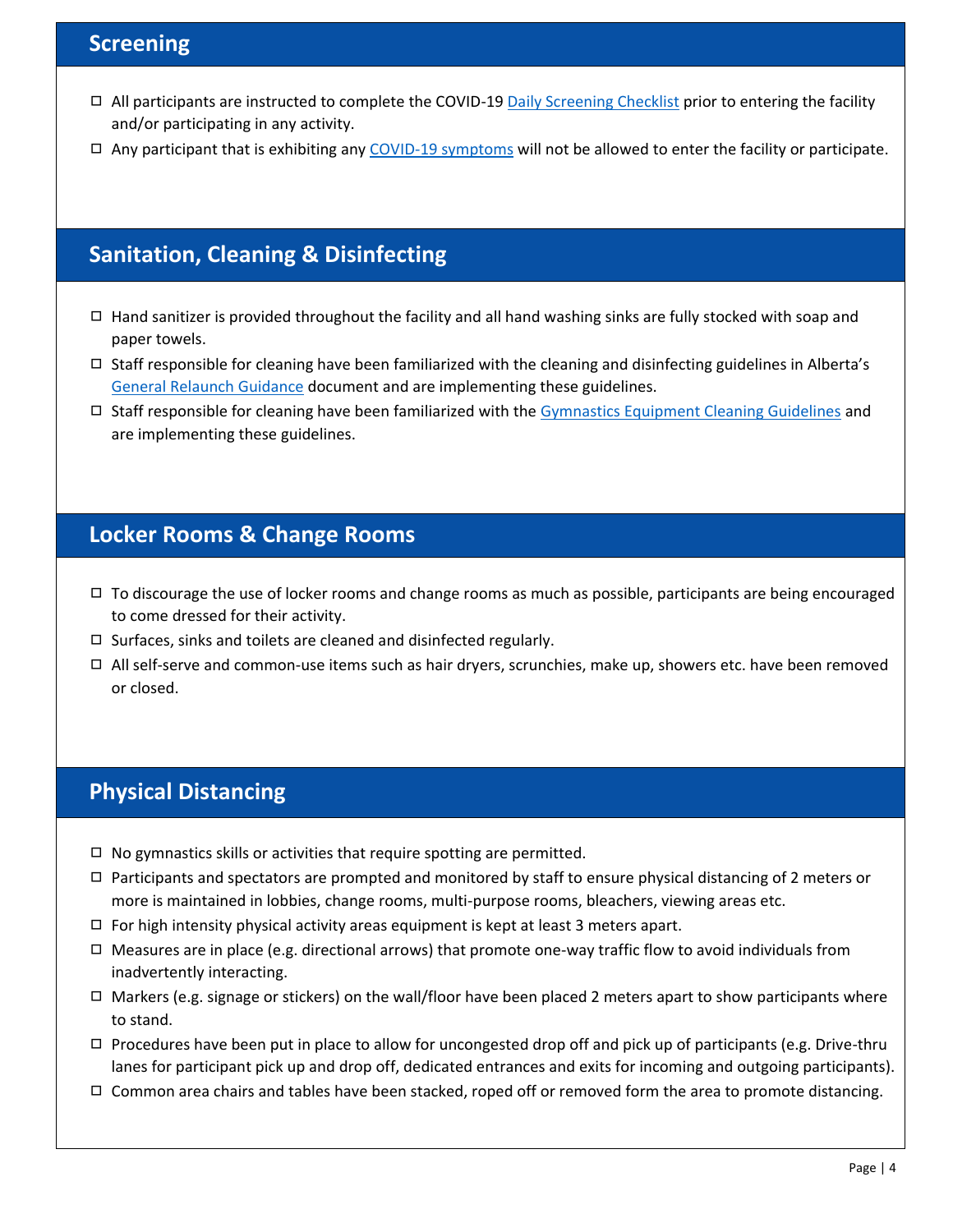#### **Spectators**

 $\Box$  The maximum number of people that a spectator space can hold while ensuring 2-meter physical distancing guidelines are followed has been identified. Measures are in place to ensure that number is not exceeded at any time.

**Notes:** A maximum of 100 persons cannot be exceeded even if the space allows.

 Unless from the same household, spectators must maintain a minimum 2-meter distance from one another at all times, whether the activity is indoor or outdoor.

 It is strongly recommended that all spectators wear masks, especially in an indoor setting. Cheering and yelling is strongly discouraged at this time as it presents a high risk of spreading droplets.

## **Encouraging Participant Hygiene**

- $\Box$  Participants are not permitted to share personal items or training equipment (e.g. grips, slippers, wrist bands, wrist supports, ankle braces, tape, water bottles etc.)
- $\Box$  Participants are instructed to bring their belongings in a bag and come dressed for their activity as locker facilities will not be available.
- $\Box$  Participants are instructed to bring personal chalk containers and wash hands after using equipment.
- $\Box$  Protocols are in place to enable and encourage participants to perform frequent hand hygiene before, during and after the activity. Tip: Encourage participants to carry and use their own hand sanitizer.
- $\Box$  Participants are reminded to refrain from touching their eyes, nose, mouth and face.
- $\Box$  Participants are reminded to exhibit good respiratory etiquette (i.e. sneezing or coughing into the crook of their elbow or a tissue, no spitting, no clearing of nasal passages).

#### **Communications**

- $\Box$  All athletes, coaches, staff and spectators have been communicated to about the risk of COVID-19 and practices that should be undertaken to mitigate risk.
- $\Box$  Appropriate Government of Alberta posters are prominently displayed throughout the facility, including:
	- ◻ Physical distancing expectations
	- ◻ Hand hygiene and respiratory etiquette
	- ◻ Cleaning and disinfection practices

**Resource:** [View Government of Alberta Posters](https://www.alberta.ca/covid-19-information-posters.aspx)

## **Weights and High Intensity Equipment**

- $\Box$  Weight equipment area has been reconfigured to promote physical distancing.
- $\Box$  High intensity equipment such as treadmills or stationary bikes have a physical barrier in-between or have been place a minimum of 3 meters apart.
- $\Box$  This type of equipment will be cleaned after each individual use.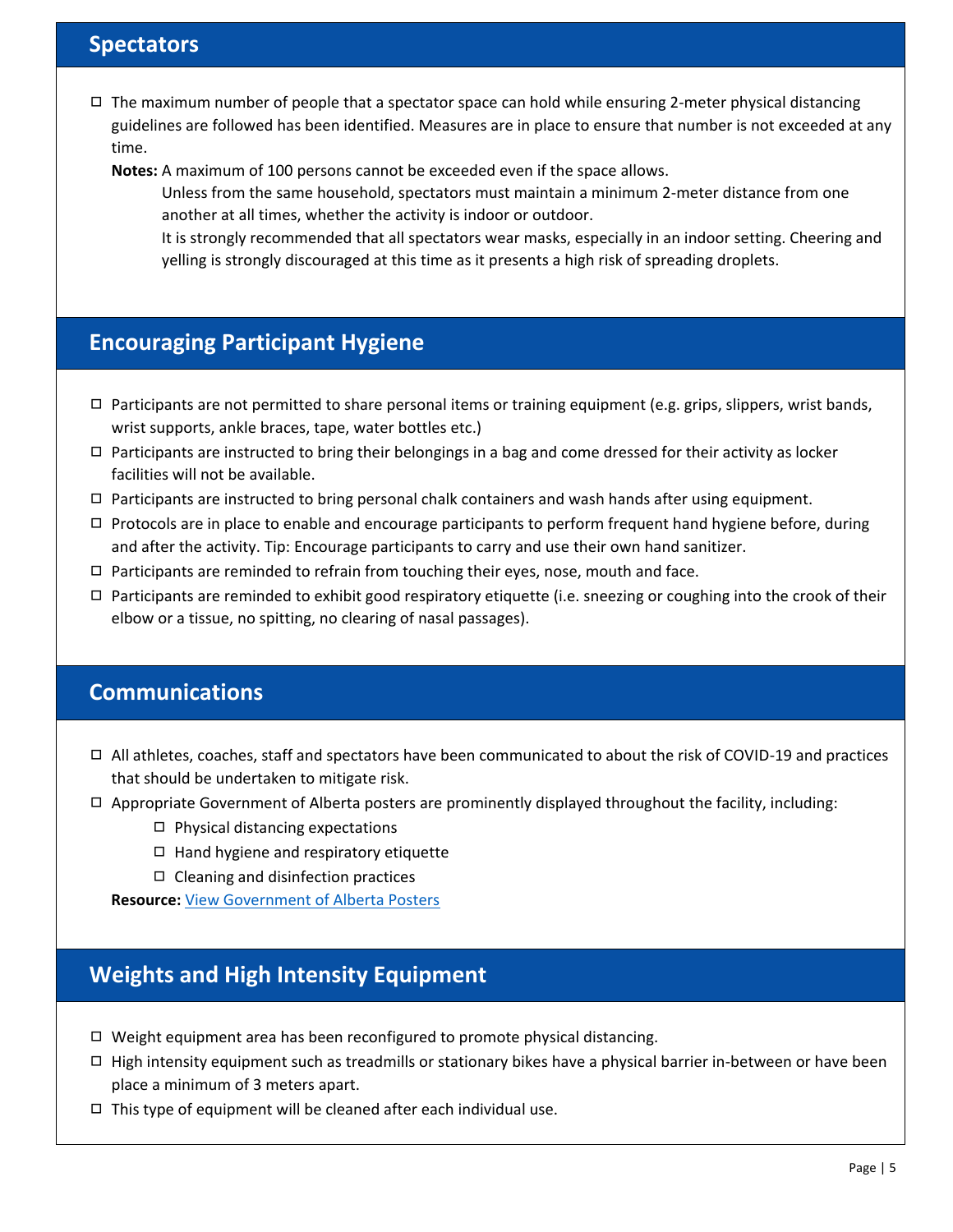## **Rapid Response to Symptomatic Individuals**

- $\Box$  A rapid response plan is in place to manage symptomatic athletes, coaches, staff and spectators. Details for this plan can be found in Alberta's [General Relaunch Guidance](https://www.alberta.ca/assets/documents/covid-19-general-relaunch-guidance.pdf) document.
- $\Box$  Rapid response plan is in place that takes into consideration:
	- $\Box$  Immediate isolation of the symptomatic participant from others, including safe travel home
	- ◻ Consideration of cancelling the current training session.
	- ◻ Immediate washing of hands by all other participants.
	- $\Box$  Immediate cleaning and disinfection of all equipment and surfaces that the symptomatic participant may have touched/come in contact with.

#### **Food & Beverage**

- $\Box$  Vending machines within the facility are cleaned frequently as part of the cleaning schedule.
- $\Box$  All members have been notified that no food and beverage is to be shared between individuals.

## **Considerations for Modifying Activities**

- $\Box$  Considerations have been given for modifying activities on equipment. **Resource:** View the [Return to Play Tips for Coaches document.](https://abgym.ab.ca/content/download/9983/66581/file/Return%20to%20Play%20Tips%20for%20Coaches.pdf)
- $\Box$  Where possible, activities are being modified and moved outdoors.
- $\Box$  If participating in activities such as Acro where participants are required to have physical contact, those groups are remaining as one cohort and will not mix or change with other cohorts until Phase 3.

## **Public Health Recommendations**

- $\Box$  Athletes, coaches, staff and spectators who become symptomatic are being asked to leave immediately and instructed to isolate from others.
- ◻ Club protocols are in place to keep records of all athletes, coaches, staff and spectators for a period of two weeks should contact tracing data be required by the Government of Alberta or Alberta Health Services, resulting from a case of COVID-19 being linked to the facility.

## **Masks & Gloves**

- $\Box$  Masks and gloves are readily available for coaches, staff and athletes in case emergency contact is required, such as tending to an injury.
- $\Box$  Participants are instructed not to wear masks during periods of activity.
- $\Box$  Coaches and staff are given the option to wear masks should they choose.
- $\Box$  Coaches and staff have been instructed on how to properly wear a mask should it be required. **Resource:** [Government of Alberta Information Regarding Masks](https://www.alberta.ca/masks.aspx)